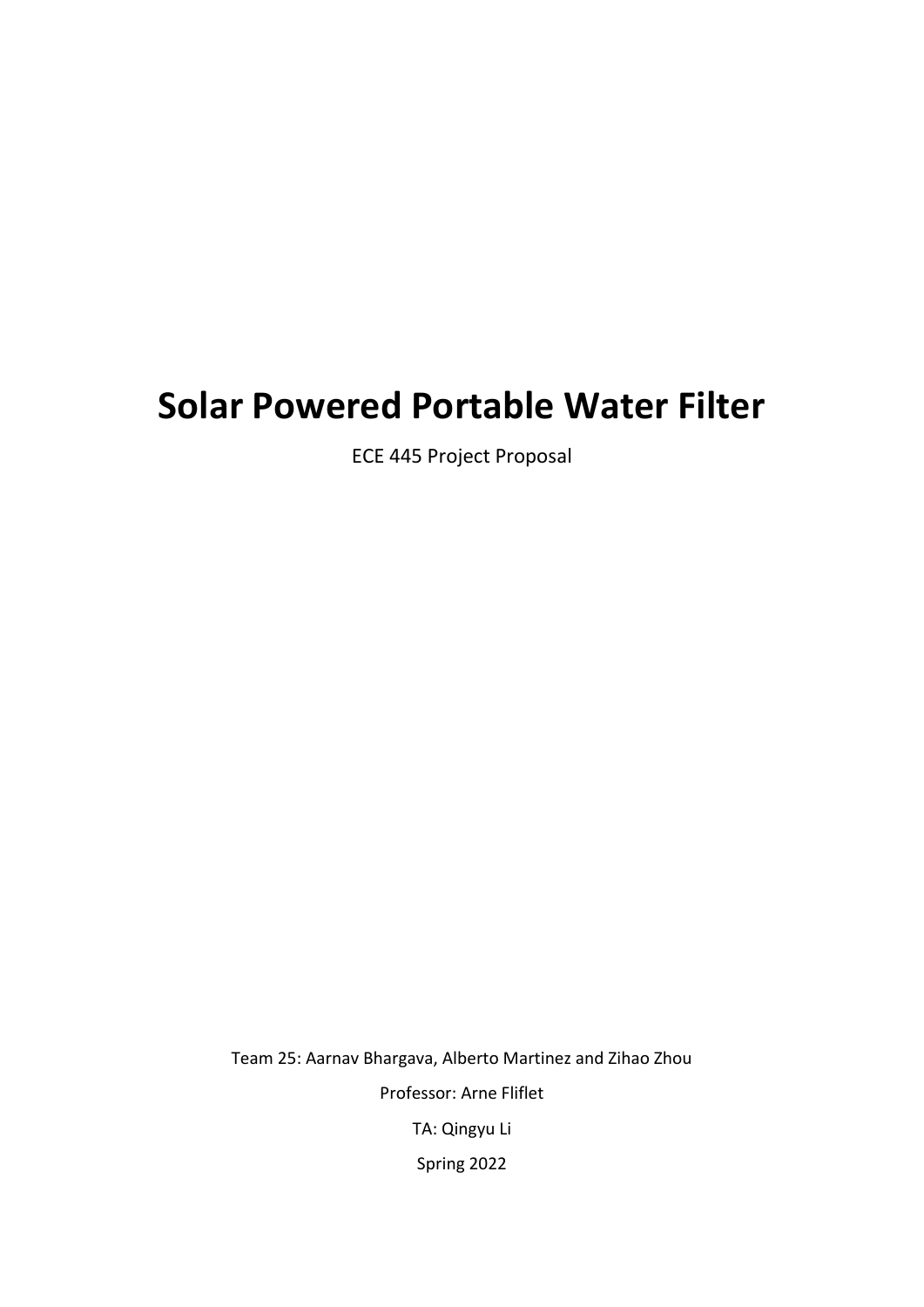## **1 Introduction**

#### **1.1 Problem**

There are many places in the world where people do not have access to clean drinking water, and they are forced to drink contaminated water to survive. The World Health Organization estimates that 29% of the world's population does not have access to clean drinking water. It has also been reported that contaminated water can transmit diseases such as diarrhea, cholera, dysentery, typhoid, and polio. Contaminated drinking water is estimated to cause 485000 diarrhoeal deaths each year [1].

Hiring the installation of a filtration system is expensive and many people do not have enough resources to afford it. In less developed countries, the problem is even greater as it cannot be installed because they obtain water directly from lakes or rivers. In addition, these undeveloped countries do not have access to electricity, so many water disinfection techniques are limited.

## **1.2 Solution**

We propose the creation of a portable water filtration system capable of removing most impurities, metals, and bacteria from water. It will be a two-tank system. The first one will have our water filter and the second one will use UVC rays to disinfect the water. Our water purification system will remove heavy metals and impurities using a conventional Brita water filter [2]. We will detect any water left in the first tank using a water level sensor. When all the introduced water is filtered and there is no water left in the first tank, ultraviolet light will be activated to disinfect the water in the second tank. That would eliminate most of the possible bacteria and viruses. An LED will indicate to the user that the ultraviolet light is active. When the LED is off, it means that the water is completely clean and perfect for drinking. Additionally, we will use a water flow sensor at the end of the water filter to know when the filter has reached the end of its lifetime and needs to be replaced. The system will automatically warn the user by turning on another LED that they need to replace the filter.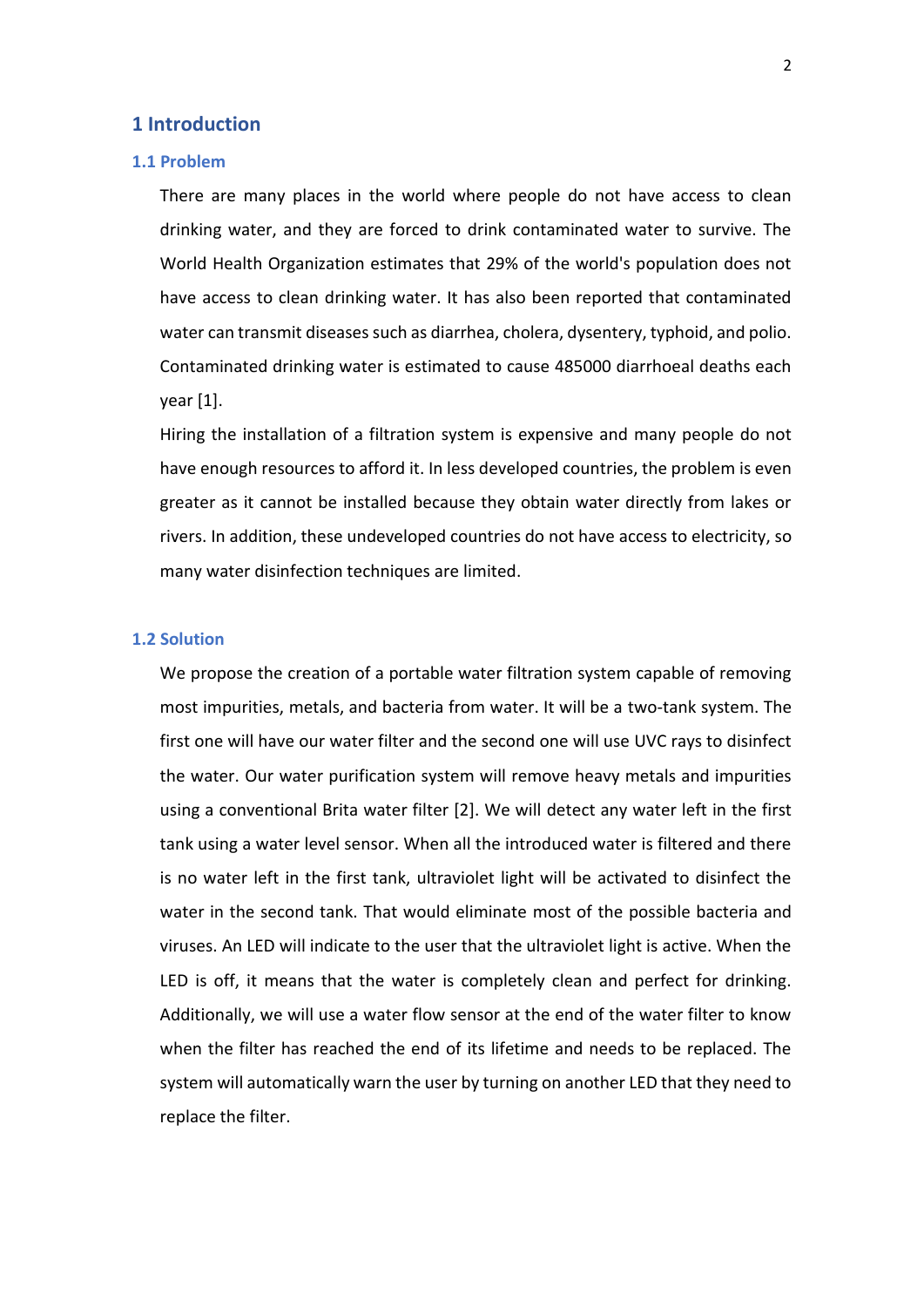#### **1.3 Visual aid**



Figure 1. Visual aid to help interpret our product

#### **1.4 High-level Requirements**

- Demonstrate that water has been purified by our project by measuring the bacterial content as well as the turbidity before and after use of our filter. We will do this by collecting a water sample and measuring the bacterial content and the turbidity content of that sample in a university lab. Then we will use the same source for another water sample but this time we will filter it using our device. We will then measure the bacterial content and the turbidity content of that sample in a lab. If a university laboratory cannot be used to perform the analysis, we will use a TDS meter to test impurities dissolved in water [3].
- Demonstrate that the filter change detection system is functioning properly. For verification, demonstrate that the LED indicating the replacement of the filter is on when the device manual indicates that the filter should be changed.
- Demonstrate that the product uses only solar power and does not need to be connected to the grid at any time. We will do this by showing that our device is powered by a battery that has only been charged using a solar cell.
- Demonstrate that the filtering system is automatic, and that the user does not need to interact with the product beyond changing the filter and adding the water. This is quite self-explanatory. If the user does not need to push any buttons or do any work during the purification process, then the filter is automatically doing its work.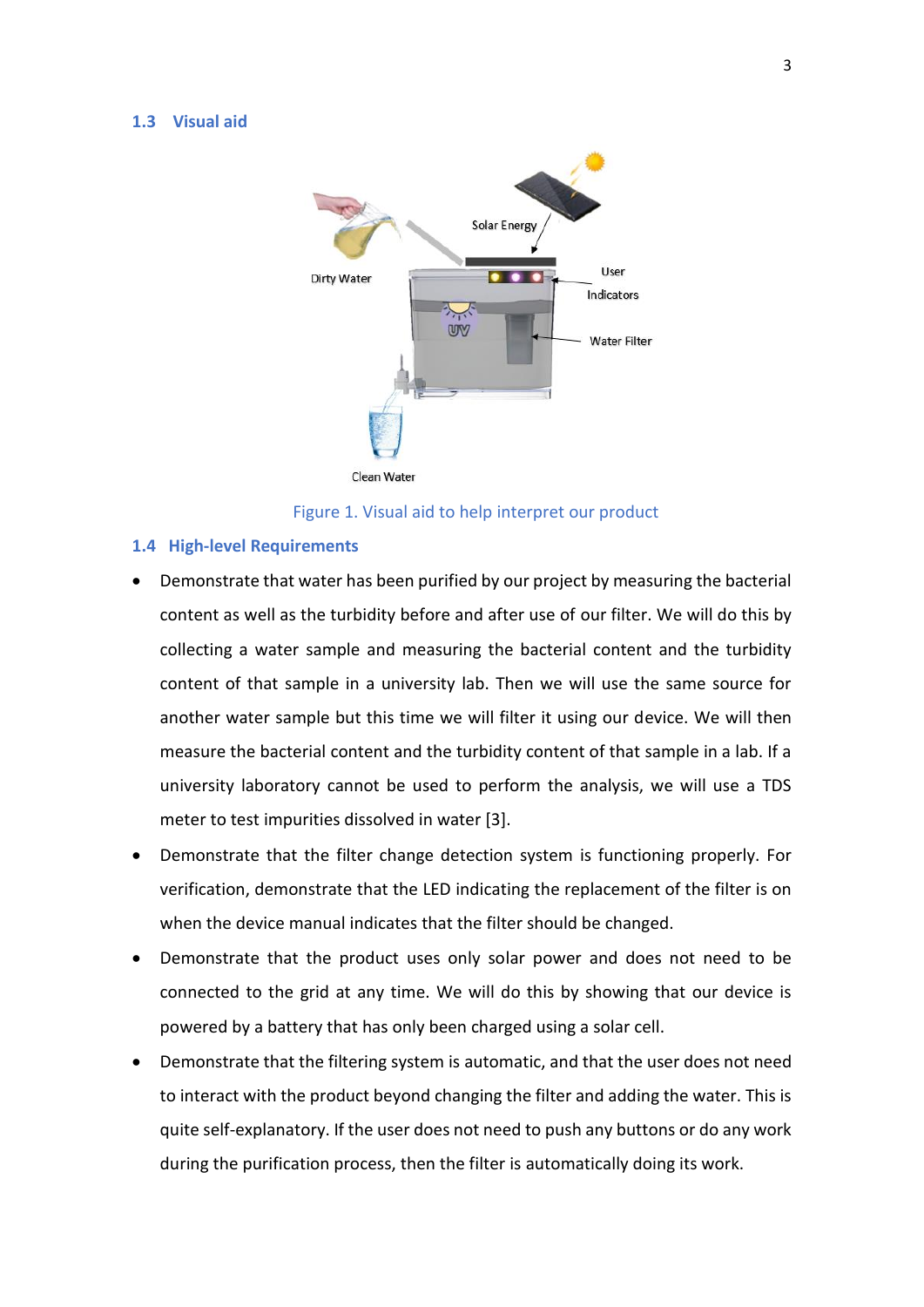# **2 Design**

## **2.1 Block Diagram**



Figure 1. Block diagram of our product divided into subsystems

#### **2.2 Subsystem Overview**

Power subsystem

This subsystem consists of only a solar panel, a battery, and a voltage regulator, which together serve as a power supply for the other subsystems.

First, the photovoltaic panel converts the sun's rays into photovoltaic energy, acting as a voltage source of 15.4 V. Then, the voltage is reduced to 12 V using a voltage regulator.

After reducing the voltage to 12V, the energy is stored in a battery which is necessary since the solar panel is not a constant voltage source and in periods without light, the product would be useless.

Using as a constant power source the battery and a dc-dc converter we will power the rest parts of our product.

The power of the battery would be reduced using step down transformer circuits from 12 V to 5 V for the microcontroller and from 12 V to 6V for every other part of the device except the water leak indicator. That is directly powered by the 12 V.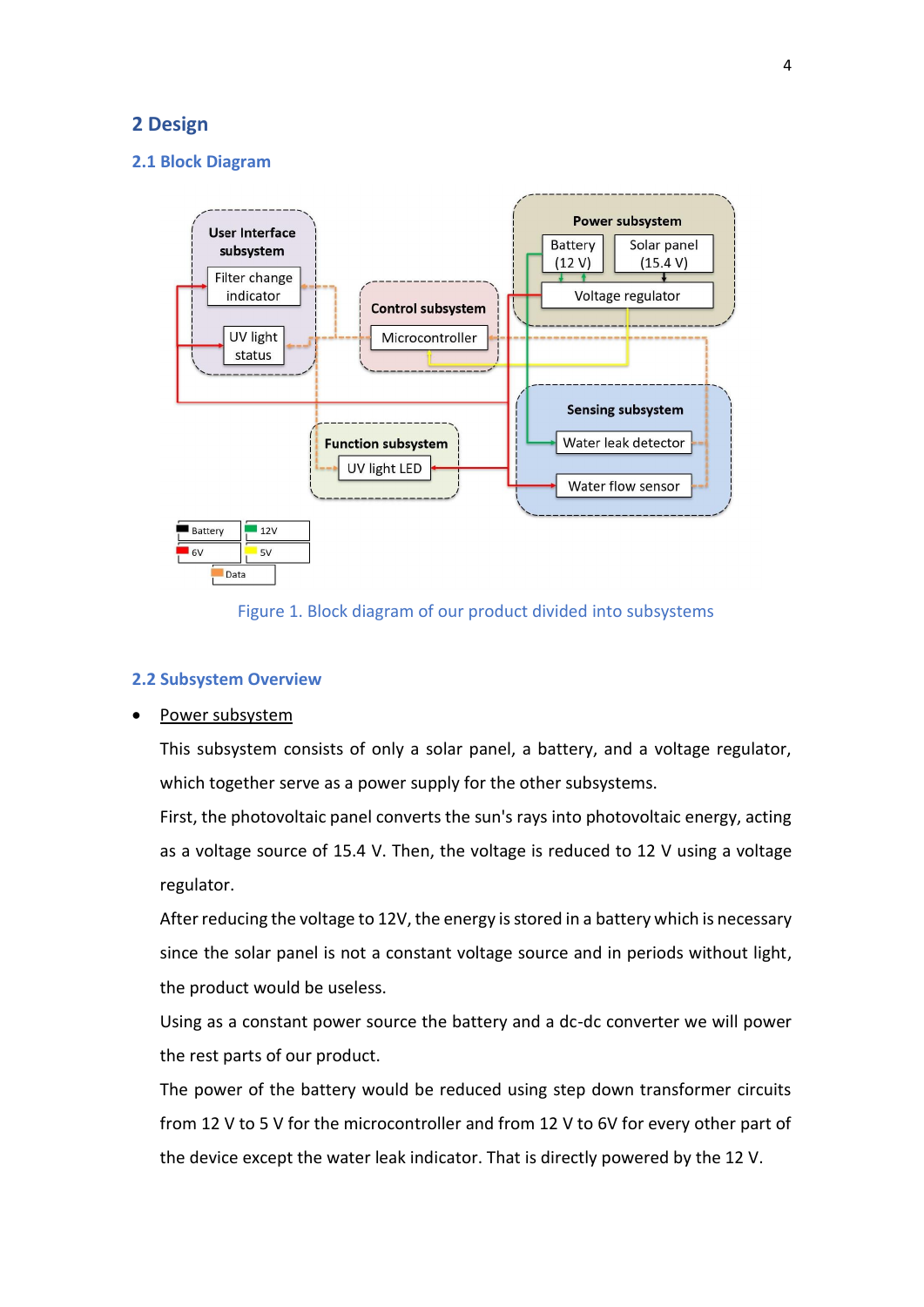### • Control subsystem

We would be using a CY8CKIT-044 microcontroller from Cypress Semiconductor as our microcontroller. This microcontroller would control when different modules are turned on and off. The following are the requirements for this subsystem -

- 1. It would operate at about 5 V. It would be powered from the 12 V battery after it has been stepped down from 12 V.
- 2. It would act as the switch to turn on all different parts of the device.
- 3. It would also send signals to the LEDs to send appropriate information to the user.

### Sensing subsystem

The sensing subsystem consists of a water sensor and a water flow sensor whose operation is explained below.

The water sensor would detect if the tank on the top has water in it and decide if the UV lights module should be turned on based on that. It would detect if the tank had water or not using a water leak detector. This water leak detector would detect if there is water present in the tank using two probes at the end of the sensor. If there is no water present in the tank, it would send a signal to the microcontroller that there is no water present in the tank. The microcontroller would then turn on the UV light module. The following are the requirements for this subsystem -

- 1. This sensor is a SEN0454 by DFRobots. It operates at 12 V. It would get power directly from the battery and not through the step-down transformer as its minimum voltage is 7 V and it operates between 7-18 V.
- 2. This water leak detector sensor would be powered through a 12 V battery.
- 3. The microcontroller would control when the water leak detector is turned on. It would only be turned on during the time there is water in the first tank. It would stop as soon as the UV lights are turned on. This is done to conserve energy.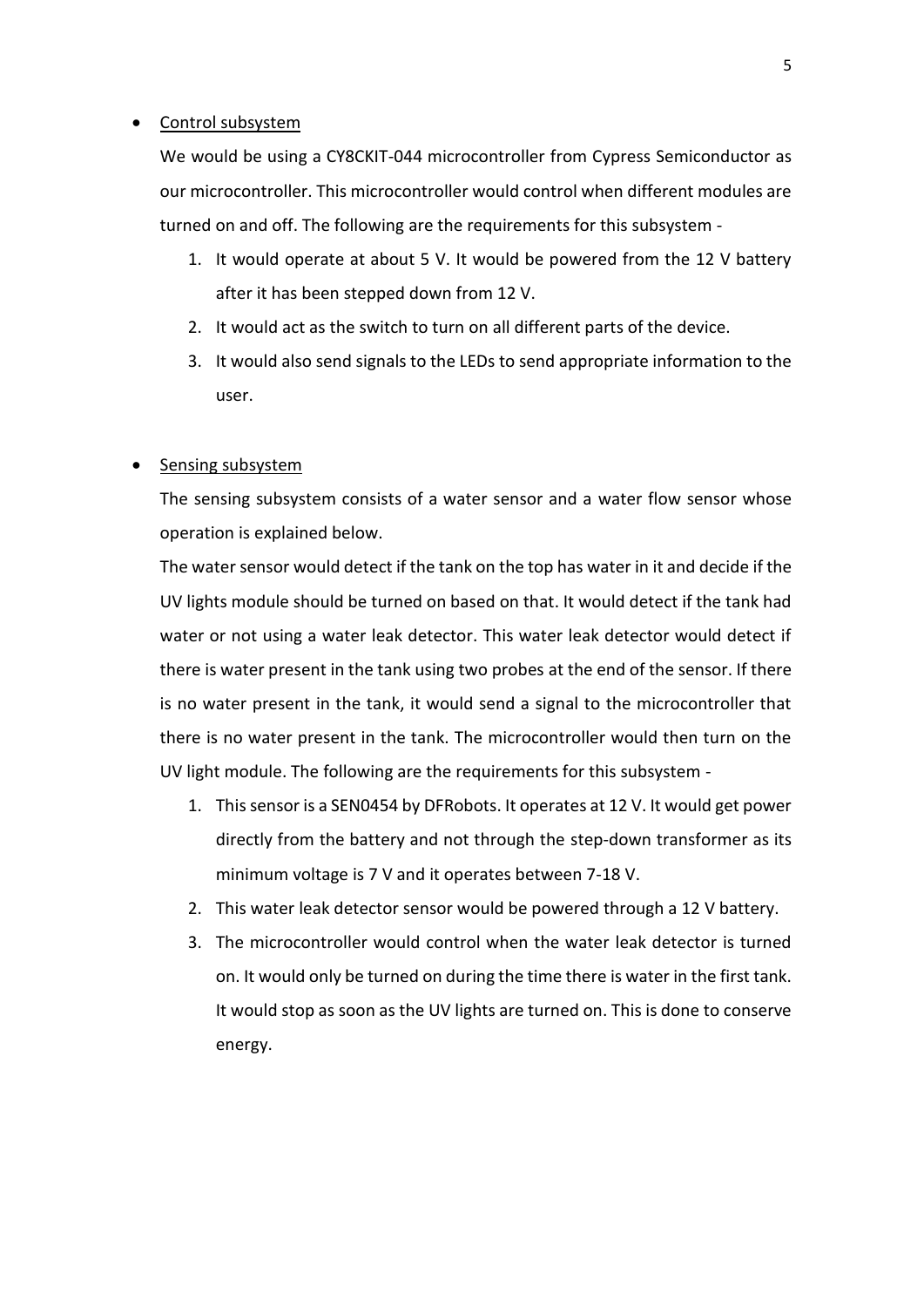The water flow sensor would measure the changes in the flow rate of water and compare it with the range of flow rates of water for a clean filter. The microcontroller would access the water flow levels and the time taken to filter and determine if the filter is working properly or if we need a replacement. If there is a need to change the filter, we would have an LED on the outside of the container that would light up. The following are the requirements for this subsystem.

- 1. A water flow sensor. We will be using a Seeed Studio flow sensor. It would operate at about 6 V (it can operate at a voltage range of 5 - 24 V but 6 V would be ideal for our project).
- 2. This water flow sensor would be powered through a 12 V battery that has been step downed to 6 V.
- 3. The water flow sensor would be connected to the microcontroller. It would receive the signals from the water flow sensor. If the water flow levels are too low and the time taken to filter is longer than the expected time range, that means the filter needs to be changed. This is when it would send a signal to the led to light up and it would light up outside the device. It would also control when the water flow sensor is turned on. It would only be turned on during the time there is water in the first tank. It would stop as soon as the UV lights are turned on. This is done to conserve energy.

#### • User interface subsystem

We would have three LEDs on the outside that would constitute the user interface. It would tell the user information about what kind of process is going on inside the device and when it is safe for him/her to take out the water from the device. During the process, first, the yellow LED will light up indicating that the water is being filtered correctly. When the yellow LED turns off, the purple LED will turn on indicating to the user that the UV light is on. Once both LEDs turn off, the water is ready to drink.

Finally, the third LED will light up indicating to the user that the filter is very worn out and according to the manufacturer, it is time to replace it as it may start filtering worse until it eventually does not filter at all.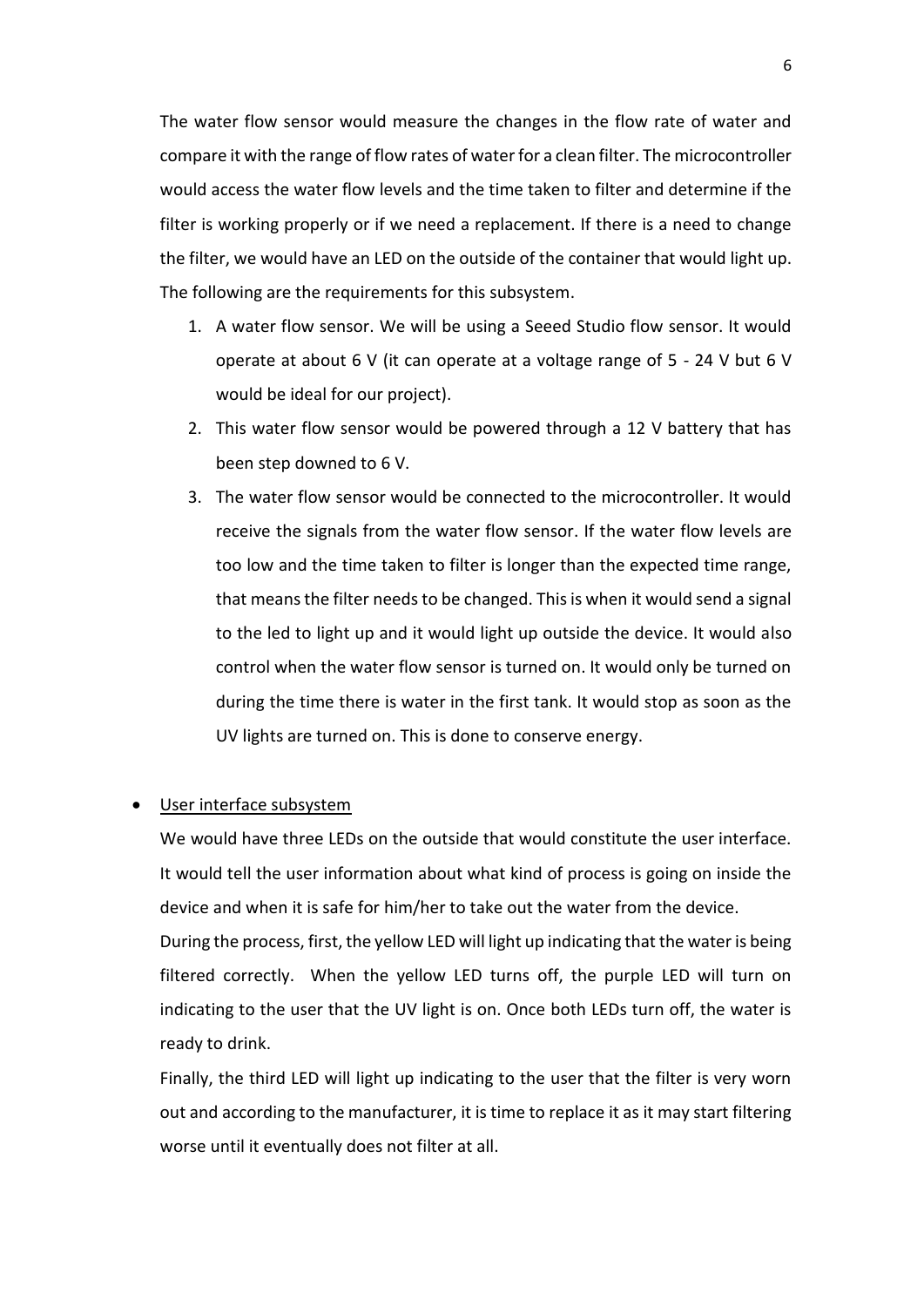#### **Function subsystem**

To perfectly purify and clean the water, we will be using a Brita standard filter and a UV light.

The Brita standard filter will start filtering the water as soon as the user puts the water into the first tank. This filter does not receive data or power from any other subsystem and that is why it is not drawn in the block diagram. But it is fundamental in the operation of the final product since it oversees removing mercury, copper, chlorine, cadmium, and zinc that may be dissolved in the water and are harmful to human health.

The UV lights would get a signal from the microcontroller to turn on when the first tank has no water left and all of it has gone through the filter. We would be using a network of two UV lights. The UV lights would be turned on for about 10-12 seconds. After 10 seconds the UV light will turn off to save energy as any bacteria and viruses that may be contained in the water will have been eliminated and the water will be in good condition.

The following are the requirements for this subsystem -

- 1. The UV lights operate at 6 V each. Each of them produces light of the wavelength of the order of 278 nm. This is required because this wavelength of light is in the range of wavelengths of UVC lights and only these ranges of wavelengths can kill bacteria and viruses to make water suitable for drinking.
- 2. This module would be powered through a 12 V battery that has been step downed to 6 V.

## **2.3 Tolerance Analysis**

Our main risk of operation is to detect changes in the water flow coming from the filter, to later indicate to the user if the filter needs to be replaced.

There are studies that indicate that as time goes by and the number of filterings, the filtering speed decreases, so by measuring the flow rate we could know if the filter is very used or not. The problem is that no manufacturer has indicated how the filtering velocity varies with use and the critical water flow rate must be obtained by performing experiments.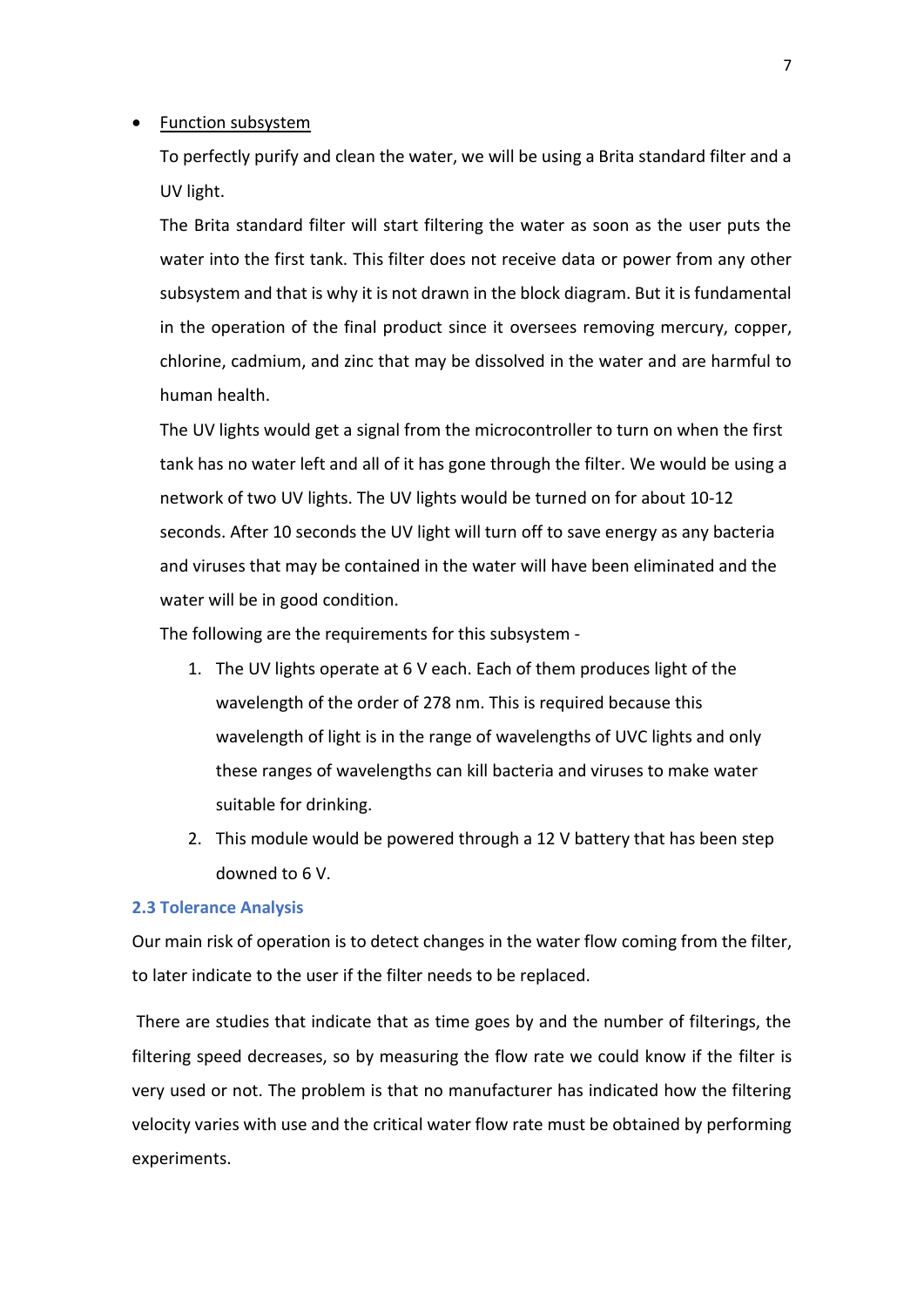Another option to decide when to change the filter is to calculate the total volume of filtered water from the water flow measurement and time. A priori it seems that this way is more sensible since the manufacturers usually indicate the number of liters that the filter can filter correctly. The problem is that this amount of water indicated by the manufacturers is usually water in good condition from a tap in the United States.

Our intention is that the product is universal and can be used in countries also in African countries that have poorer water quality. As the water is worse and contains fewer impurities, the filter will wear out more in each filtration and therefore will be able to filter a smaller amount of water correctly. If in the end, we decide to use this method we should estimate the number of liters that can be filtered correctly in each region and program according to this value the maximum number of liters filtered per filter.

# **3 Ethics and Safety**

## **3.1 Ethical requirements**

- 1. We pledge that we would not entertain any kind of plagiarism while making this project and adhere to any copyrights that we encounter while making this device. If we do use other resources, we will cite them properly and give credit to anyone who has a hand in making our device. Hence, we comply with parts of sections 7.8.I-1, 7.8.I-3, 7.8.I-4, and 7.5.I-5 of the IEEE Code of Ethics[4].
- 2. Our project does not breach any ethical guidelines and strives to help people get access to clean drinking water. We aim to help every person who cannot access clean drinking water due to any reason purify their own drinking water using our device. Hence, we comply with section 7.8.II-7 of the IEEE Code of Ethics[4].
- 3. We pledge that we will accept any kind of feedback and criticism that would help us improve our device and make it safer for its users. This is because we understand that our device has the potential to impact many people. Hence, we comply with section 7.8.II-5 of the IEEE Code of Ethics[4].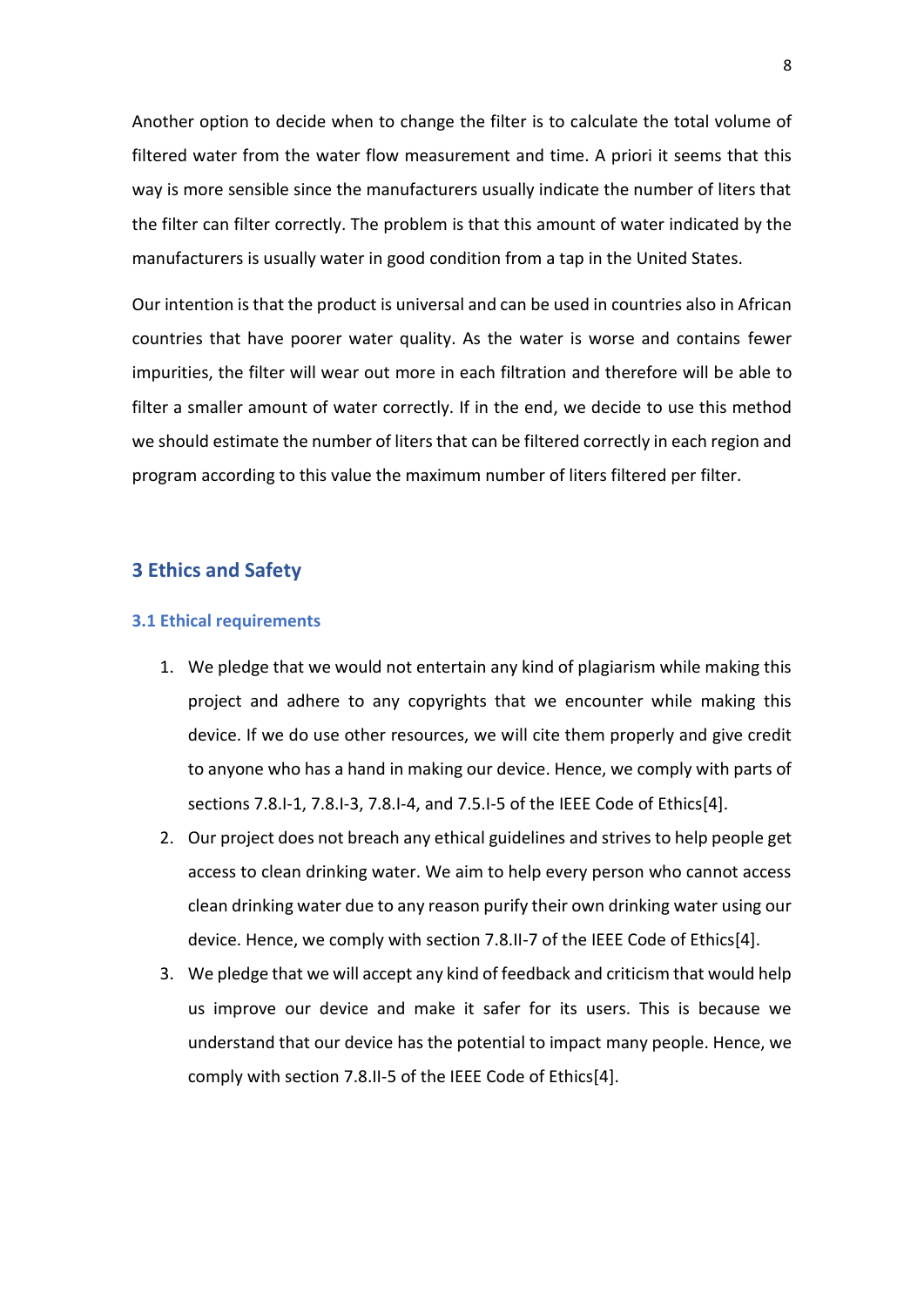- 4. We pledge that we would treat all persons involved in this project with respect, entertain no kind of harassment, and avoid injuring others by adhering to strict codes of safety. Hence, we comply with parts of section 7.8.I-7, 7.8.I-8, and 7.5.I-9 of the IEEE Code of Ethics [4].
- 5. We also pledge that we would follow all labs rules and regulations while using the lab and will make sure that we do not damage any equipment in the lab.

## **3.2 Safety requirements**

While no federal regulations exist for residential water treatment filters and purification systems, we plan to adhere to a strict code of safety conduct as our device does have the potential to harm humans.

- 1. We pledge that we would prioritize the safety of all people working in the project as well as the safety of the user. Our project uses UVC lights to disinfect the water. These lights are harmful to our skin as well as our eyes. Hence, they are a hazard to people's health. We will make sure we test our device and confirm that there is no leak of UVC lights outside using a UV light sensor.
- 2. We pledge that we would make sure that we do not harm any person present in the lab.
- 3. We pledge that we will always be honest about the efficiency of our device and the extent to which it can purify water as safe drinking water is one of the most important things in the world as we believe that wrong information about devices that specialize in water purification can harm a lot of people.
- 4. We also pledge that we will make sure our product is safe for use by other people before we try to demonstrate its working to other people.

These guidelines are applicable to each of our team members as individuals as well as our project, and we aim to abide by and hold each other accountable to these guidelines as specified by 7.8.III-10[4].